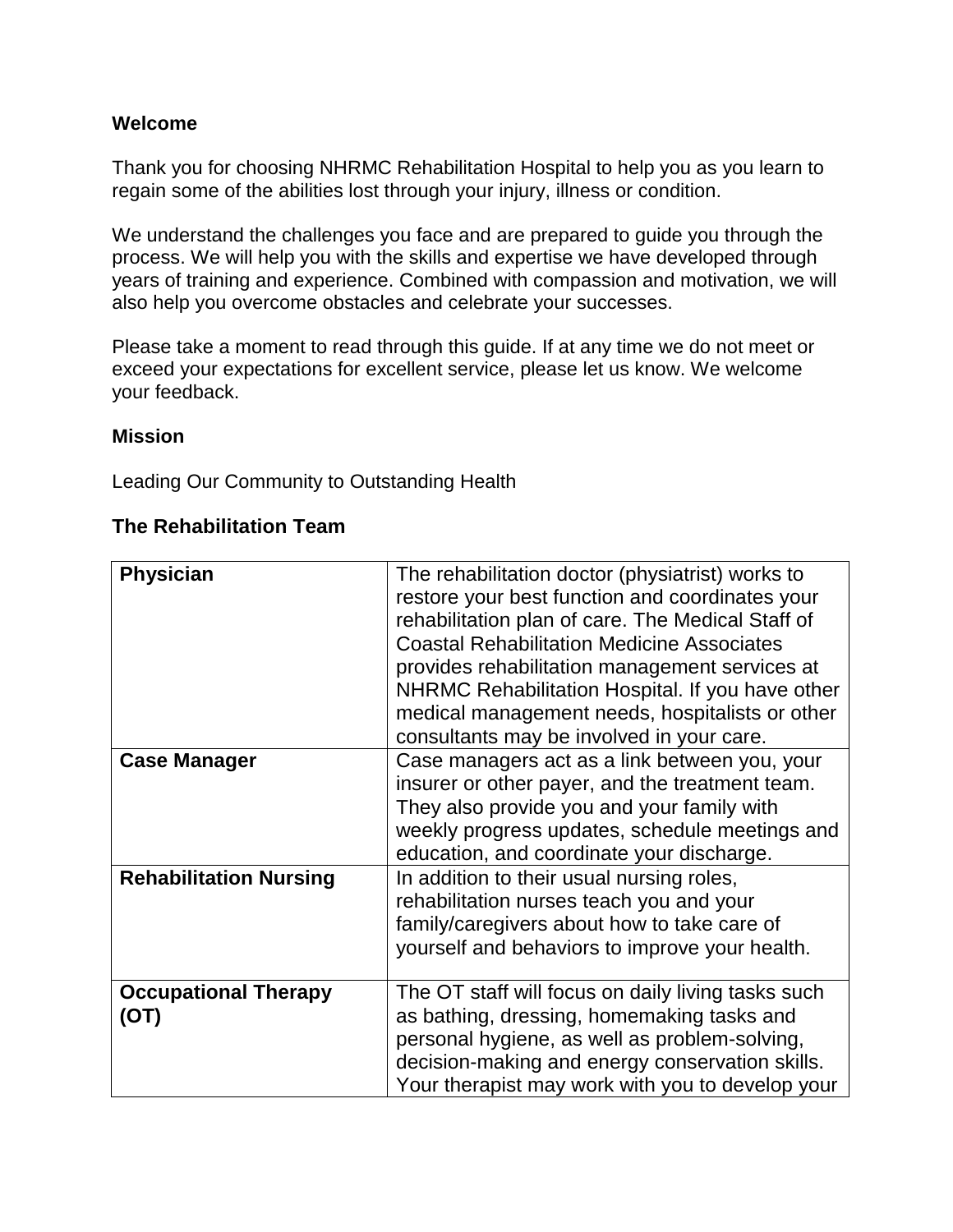|                               | upper body strength and coordination. OT also<br>gives you instruction in using adaptive<br>equipment.                                                                                                                                                                                          |
|-------------------------------|-------------------------------------------------------------------------------------------------------------------------------------------------------------------------------------------------------------------------------------------------------------------------------------------------|
| <b>Physical Therapy (PT)</b>  | The PT staff works with you to learn skills to build<br>strength and endurance. They help to improve<br>coordination, balance, movement and/or walking.<br>PT will focus on activities to improve your head<br>and trunk control, sitting balance, joint range of<br>motion and basic function. |
| <b>Speech Therapy (ST)</b>    | The speech language pathologist works with you<br>if you have problems with swallowing,<br>communication, thinking, memory and problem<br>solving.                                                                                                                                              |
| <b>Consulting Specialists</b> | You may require the assistance of additional<br>specialists. Staff is available to assist you if you<br>have need for social work services, psychological<br>or counseling services, nutrition, respiratory<br>services or recreational therapy.                                                |

## **Billing**

Your inpatient stay will be billed by NHRMC. This includes nursing care, therapy, radiology, laboratory, pharmacy, and any medical services provided by NHRMC. Services provided by doctors or consultants will be billed by their offices. Rehabilitation physician fees are billed by Coastal Rehabilitation Medicine Associates (910.667.8892, 2800 Ashton Drive, Wilmington, NC 28412).

# **Your Rights**

You have the right to accept care and the right to refuse care. Your doctor, case manager, or social worker can answer questions you have about your rights and responsibilities in the rehabilitation program.

Your admitting nurse will review with you the Patient Bill of Rights. You can get information about Advanced Directives, "Do Not Resuscitate" measures, Living Wills, or Medical Orders for Scope of Treatment (MOST). The staff can also explain to you the process for non-voluntary discharge or discharge against medical advice if you disagree with your plan of care or chose to leave the facility before your rehabilitation team advises.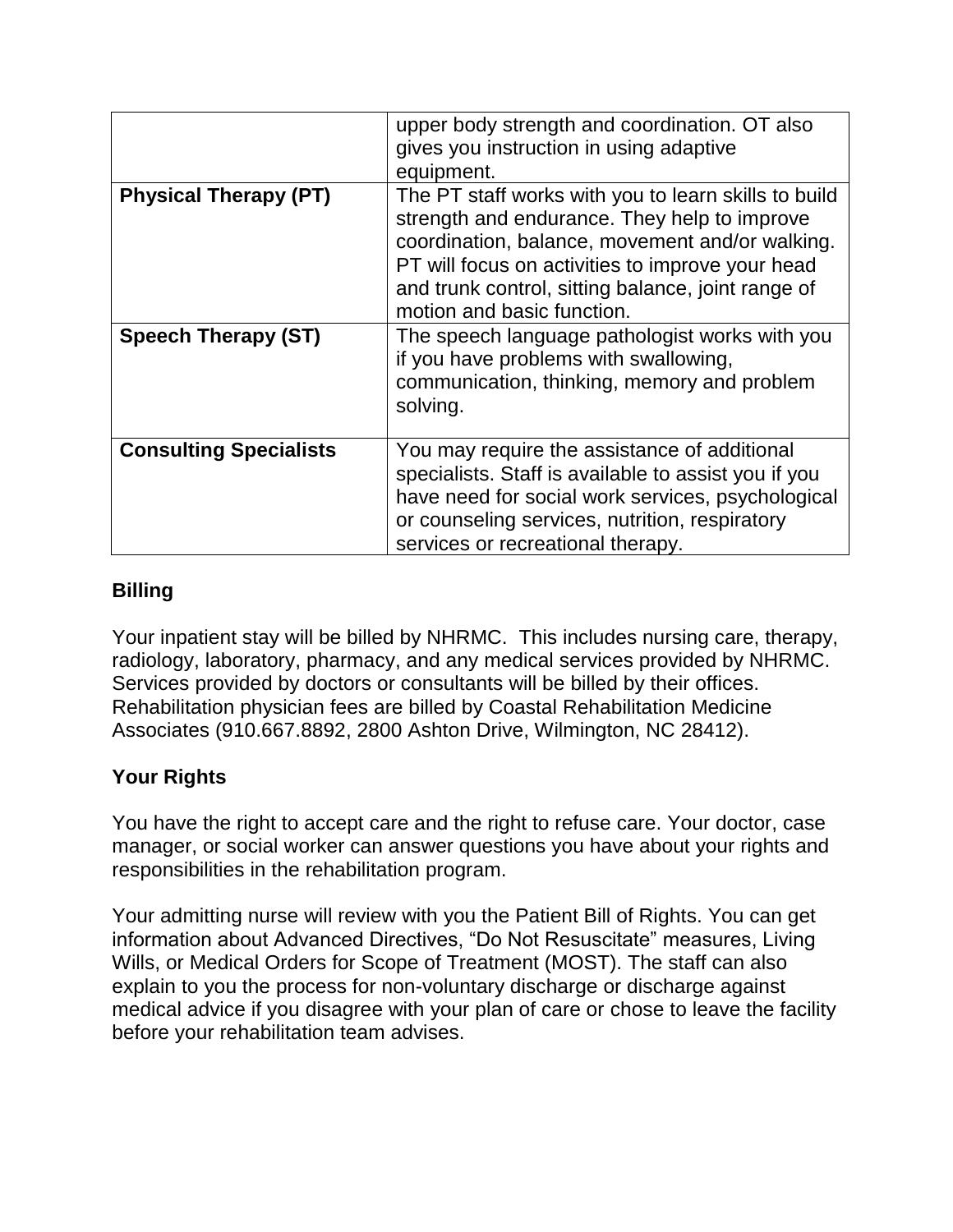Please ask our staff if you have any questions about your rights. You may also contact the Patient Advocate Line (PAL) for any questions, concerns or complaints by calling 910.667.7771.

NHRMC Rehabilitation Hospital participates in education and research. You have the choice whether you wish to participate in research studies or to receive care from a student.

## **Your Role**

At NHRMC Rehabilitation Hospital, you are an important member of the care team. You will be involved in making decisions about your care and remain informed of changes in your treatment plan. You have the right to express your choice in the types of service you receive.

When you choose to come to the inpatient rehab unit, you are agreeing to participate in at least three hours of therapy a day, five out of seven days. These do not have to be back-to-back sessions, and you will be given rest breaks.

If you are not feeling well, and you do not want to go to therapy, you have a right to refuse. However, progress takes a commitment from the entire care team, including the patient. Refusing to attend therapy for more than a day or two without proper cause can result in being discharged to your home or being transferred to a different level of care, such as a skilled nursing facility. The team will make every effort to help you so you can continue your treatment here.

Please ask your physician or case manager if you are interested in a therapeutic pass with your family. Please be aware that not all insurance providers will approve a therapeutic pass.

# **Admission to Inpatient Rehabilitation**

NHRMC Rehabilitation Hospital provides services to many types of patients. In 2019, we served 785 patients. The average age of our patients was 63.68 years old. We had ten patients between the ages of 12-18.

Patients who come to an inpatient rehabilitation hospital must, per federal regulation:

- Require at least two different types of therapy (physical, occupational, and/or speech therapy)
- Be able to actively participate in at least three hours of therapy per day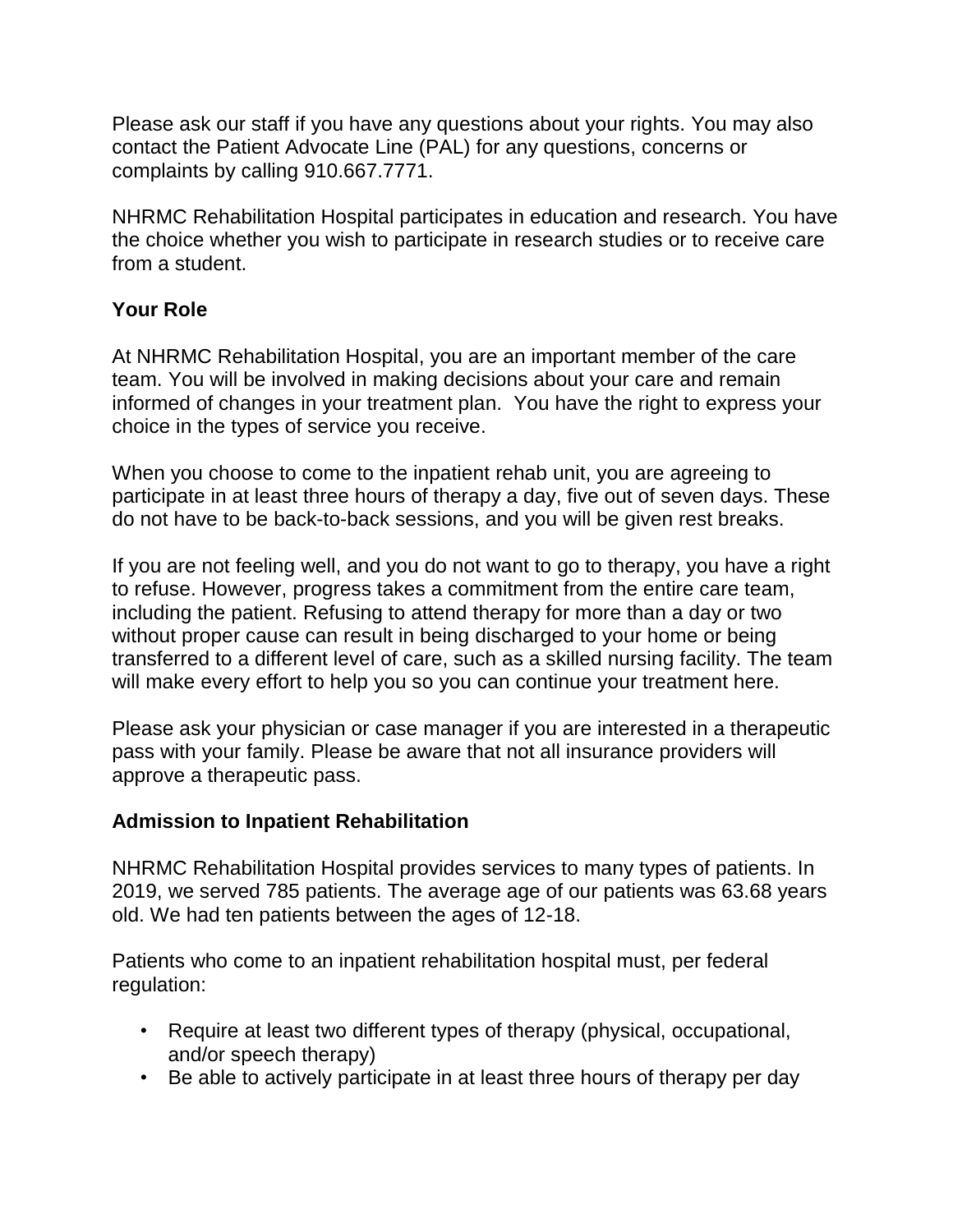- Have medical conditions that require the hospital setting which includes at least daily management of the plan of care by a doctor and 24/7 rehabilitation nursing care
- Have potential for reasonable progress in a reasonable time
- Have a reasonable expectation to return to a home setting

## **Discharge From Inpatient Rehabilitation**

In 2019, 84.46% of our patients returned to the community setting, usually after a 16.18 day-stay at NHRMC Rehabilitation Hospital. Many of our patients continued to receive some type of services facilitated by the rehabilitation hospital staff to help plan the transition to outpatient therapy or home health.

Patients may be discharged from NHRMC Rehabilitation Hospital when:

- They no longer require the level of care provided by the hospital
- Functional status has improved, and they are able to safely transition to a different level of care
- Caregivers have had training to support the patient's needs
- They are not able to participate in the intense therapy program
- They refuse to participate in the rehabilitation plan of care
- They choose to leave the facility against medical advice

Patients and caregivers are very involved in planning for transition and discharge from NHRMC Rehabilitation Hospital.

## **Rooms**

Rehabilitation nursing is provided around the clock. You will be assigned to a semi-private room unless other accommodations are medically necessary. Each room has been carefully designed to allow you space to move around easily. Each patient has a telephone at the bedside, cable television and access to wireless Internet.

# **Therapy**

Therapy is often provided in the NHRMC Rehabilitation Hospital's 3,000-squarefoot gym where you can work with many forms of therapies and exercises. We also offer a smaller gym for those who need a quieter space in which to focus on learning. Each of the assigned tasks is designed to help you gain the strength or skill to be able to function independently.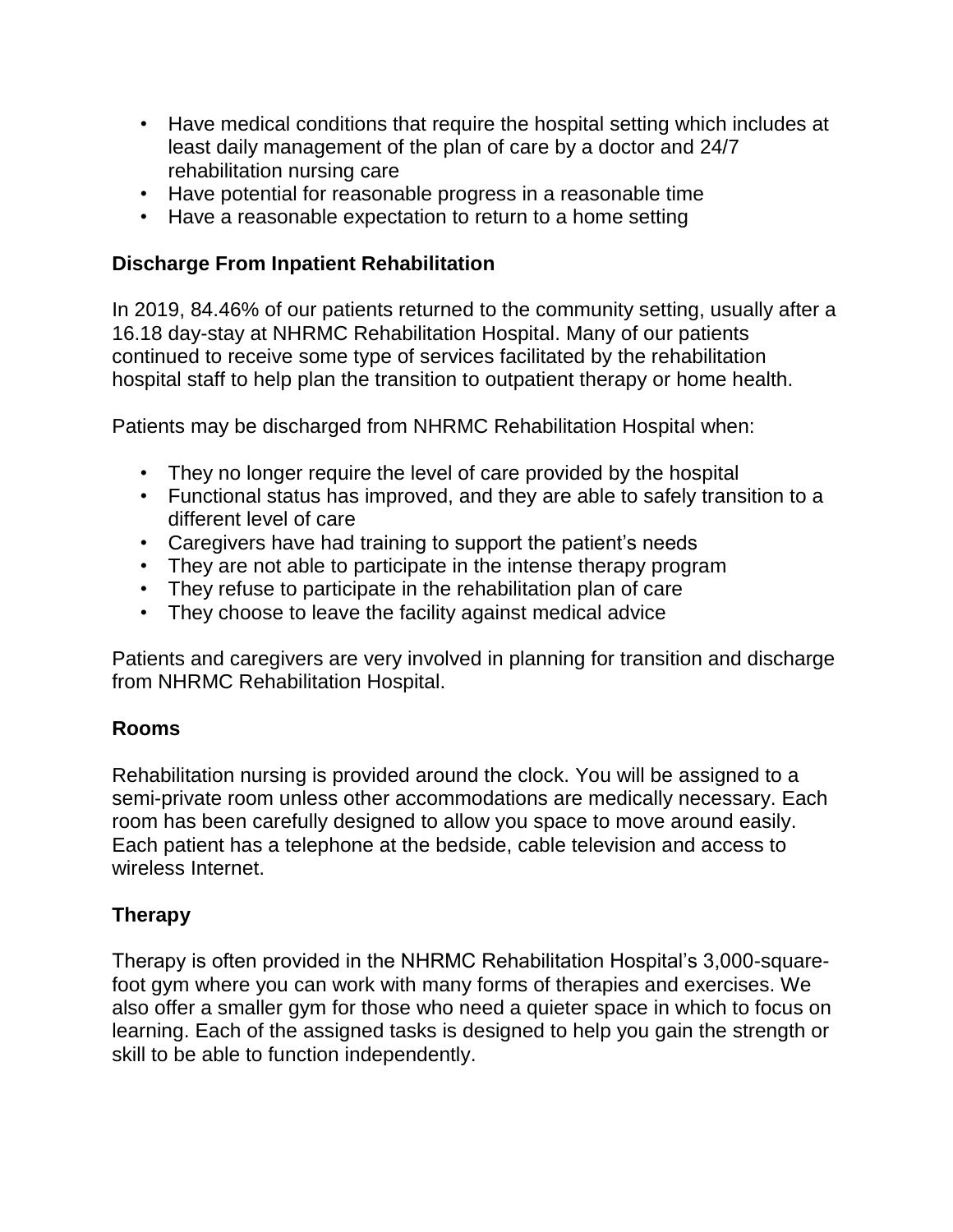Some activities may take place individually with a therapist while others will be conducted as part of a group. This allows patients both the time needed to work on skills by themselves, and an opportunity to interact and learn from others during group sessions. The skills you learn in therapy will be reinforced and practiced with the nursing staff on the patient units.

Our gym is home to "Easy Street" where you will learn to move around in an area of streets, a beach, restaurant and a car. Pool therapy is also available.

### **Visiting Hours**

We know that having visitors can be an important part of your recovery. Caregivers who are coming in to learn how to help you at home can participate during the therapy day. However, so as not to interrupt therapy, we ask that social visitors come at these times:

Monday-Saturday: 4:00-8:00 p.m. Sunday: 12:00-8:00 p.m.

All visitors should check with the nurses' station before visiting a patient.

## **Parking**

For rehabilitation patients and visitors, parking is available directly in front of NHRMC Rehabilitation Hospital as well as in the lot located in front of NHRMC Behavioral Health Hospital right next door. Both areas are easily accessed from Savannah Court.

#### **Accommodations**

In private rooms, a recliner is made available for a family member directly involved in the patient's care.

The SECU Family House at New Hanover Regional Medical Center is a nonprofit organization located across the street from the main hospital. They provide overnight accommodations for loved ones and request a \$35 nightly fee to offset costs. Financial assistance may be available if you meet certain criteria. For reservations, please call 910.763.2130. Shuttle service is available for transport to and from NHRMC.

We will be happy to assist with giving information about local hotels upon request, including:

Hampton Inn Medical Park 910.619.9879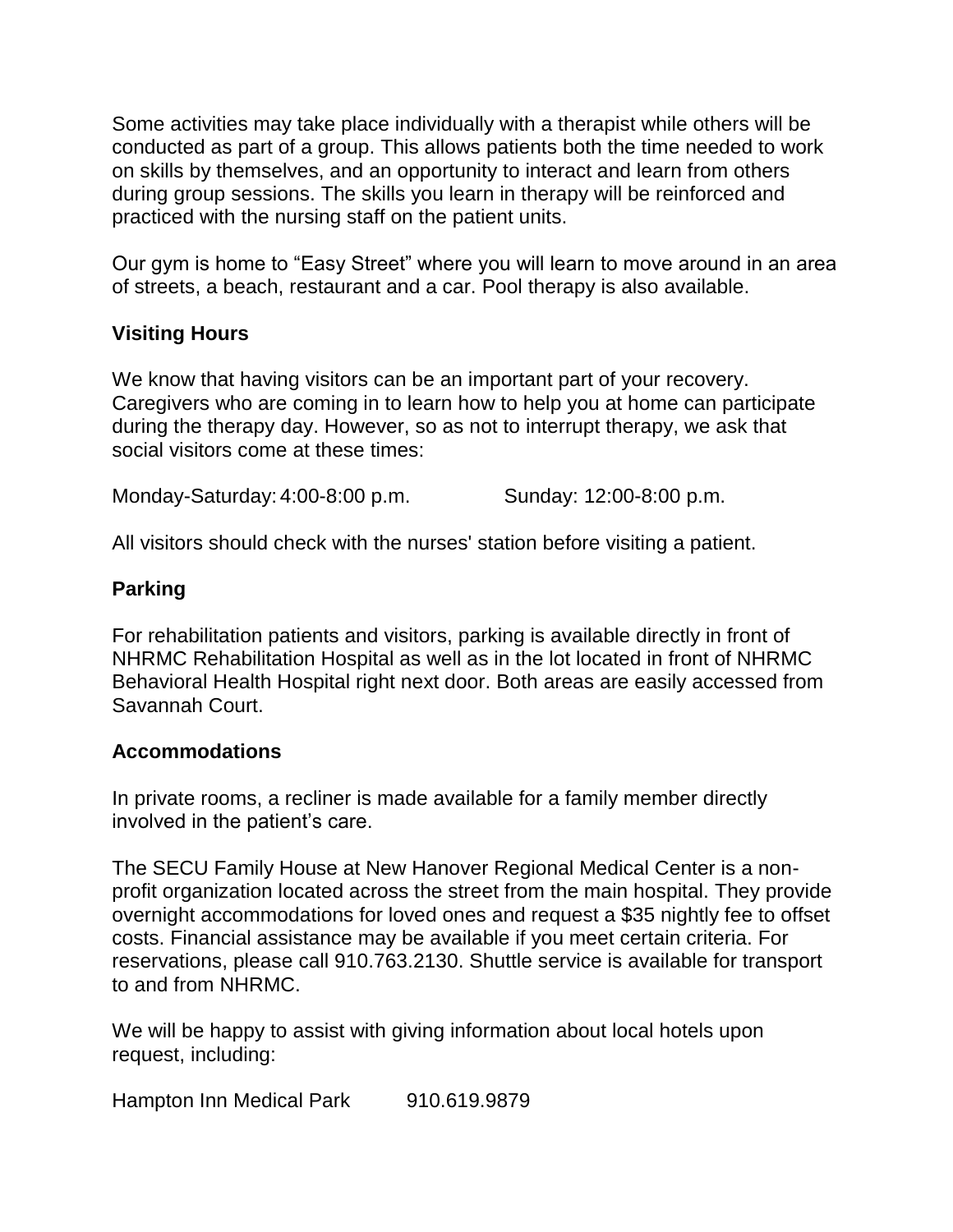2320 S. 17<sup>th</sup> Street, Wilmington, NC 910.796.8881 (Located less than a mile from our campus, they offer a 10% discount if your family member is a patient in the hospital)

## **Clothing/Personal Belongings**

As part of the rehabilitation process, you will not use a hospital gown. You will dress in your own clothes each day.

Please bring several days supply of clothing and personal items labeled with your name including:

- Comfortable, loose-fitting clothes with few buttons, zippers or hooks; Casual clothes, jogging suits, or sweat pants are great for exercise.
- Underclothes and socks
- A sweater or light jacket for indoor use
- Coats or jackets as needed for the season
- Comfortable shoes that fit well, give support, and are low-heeled with a nonskid sole. Patients with spinal cord injuries should bring shoes that are one size or one-half size larger than normally worn.
- Sleepwear
- Personal care items such as shampoo, deodorant, makeup, toothbrush, toothpaste, denture cleaner, etc.
- Shavers, hair dryers, curlers, radios, clocks, etc. (must be checked and approved for safety)
- Hearing aids and eyeglasses
- Medical equipment that you already have such as cane, walker and/or wheelchair

#### **Laundry**

Your family and friends can take your laundry home or elsewhere for cleaning. If this does not work, there is a washer, dryer and laundry soap available on the Rehabilitation Hospitals 2<sup>nd</sup> floor North wing for you and your family to use. Please make sure to label your clothes and remove them from the dryer promptly so they do not get misplaced.

## **Valuables**

We encourage all patients to send valuables home with a family member if possible. However, if you need to bring them to the rehabilitation hospital, our staff can assist you in locking them up in a secure place until you are discharged.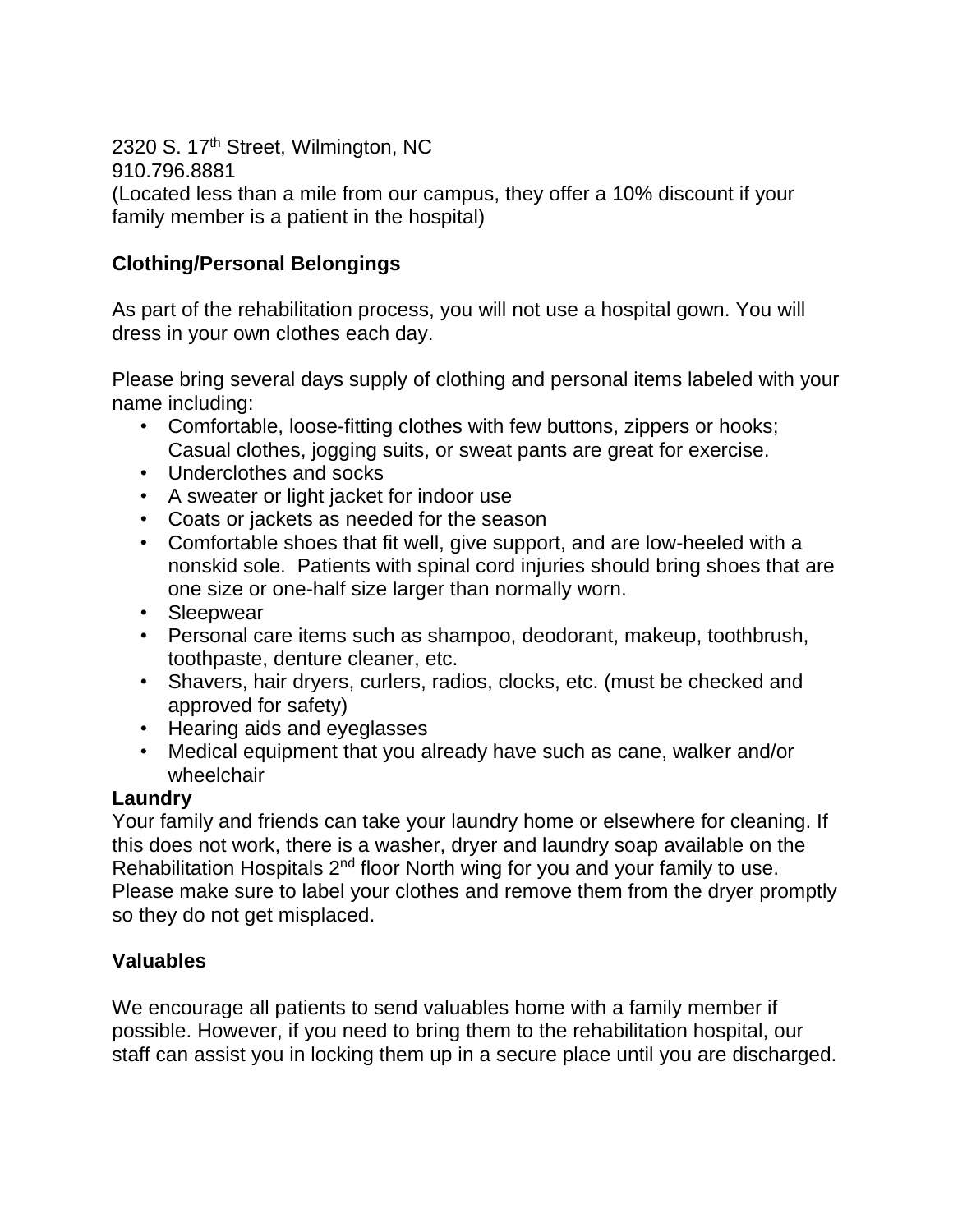## **Worship Services/Spiritual Care**

A chaplain is available to patients at any time, or your own clergy may visit you.

You may call NHRMC's Spiritual Care Department anytime at 910.667.7014.

### **Meals**

NHRMC Rehabilitation Hospital participates in the same "At Your Request" - Room Service Dining® that is used in the main hospital. You will have the opportunity to order your meals, with assistance from staff if needed. You may chose to eat in your room or in the dining area.

## **Meal service**

- Breakfast approximately 7:00 a.m. (order before 7:00 p.m. the night before)
- Lunch approximately 11:45 a.m. (order placed by 10:00 a.m.)
- Dinner approximately 5:00 p.m. (order placed by 3:30 p.m.)

Visitors are welcome to dine in the cafeteria, the Au Bon Pain Café & Bakery, Lighthouse Café or to order a guest tray.

# **Au Bon Pain Café Bakery**

Au Bon Pain Café Bakery is located on the first floor of the Zimmer Cancer Center. offers a wide variety of delicious, flavorful, and healthful foods for breakfast, lunch, dinner, and in between as well as a distinctive catering menu.

## **Hours:**

Monday-Friday: 6:00 a.m.-2:00 a.m. Saturday-Sunday 11:00 a.m.-2:00 a.m.

# **Cafeteria**

The cafeteria is located on the ground floor of the main hospital. The cafeteria features a variety of hot meals, a sandwich station, special station and full salad bar.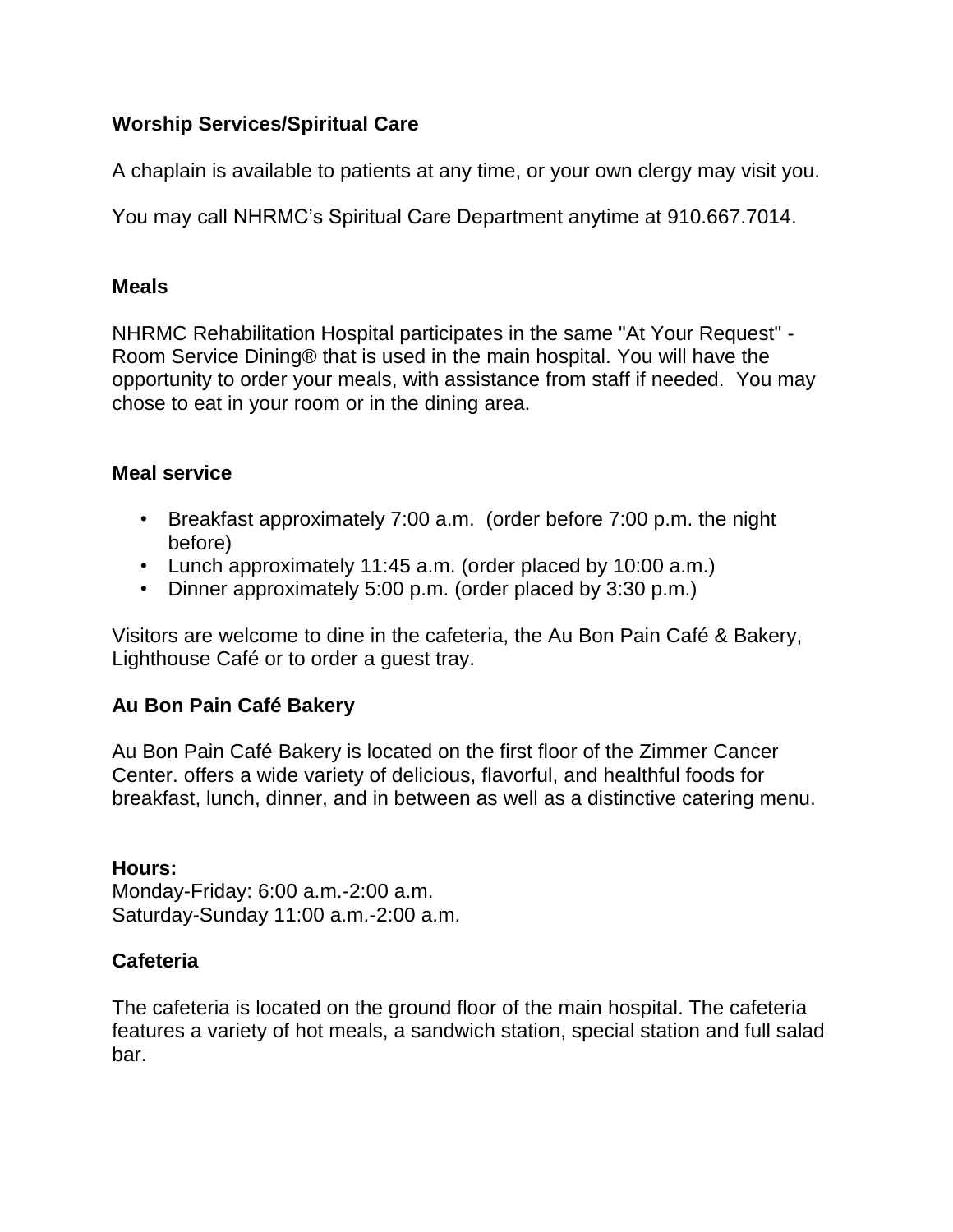#### **Hours:**

Monday-Friday: 6:15 a.m. - 8:00 p.m. Saturday-Sunday: 6:15 a.m. - 2:00 p.m.

## **Lighthouse Café**

The Lighthouse Café is located on the ground floor of the NHRMC Betty H. Cameron Women's and Children's Hospital. The café features breakfast, sandwiches, individual pizzas, panini sandwiches and an outdoor patio.

#### **Hours:**

Monday-Friday: 7:00 a.m.-6:00 p.m.

#### **Starbucks Kiosk**

There is a Starbucks kiosk located in the Surgical Pavilion waiting room. The kiosk features Starbucks coffee, bottled beverages, snacks, wrapped sandwiches and salads.

#### **Hours:**

Monday-Friday: 6:00 a.m.-4:00 p.m.

#### **Room Service Guest Trays**

Guest trays are available for visiting guests and family members. Guest tray vouchers can be purchased for \$6 at any dining locations (Visa, MasterCard, or cash).

To order a guest tray, call ext. 8646, or from an outside line, call 910.667.8646.

#### **Smoking**

As part of NHRMC, the rehabilitation hospital is a tobacco-free facility; electronic cigarettes are also not allowed. Your physician and nurse can assist you if you need help to stop smoking.

#### **Medications**

All medication is provided by NHRMC and is given to you as ordered by your doctor. Please bring a list of medications you currently take.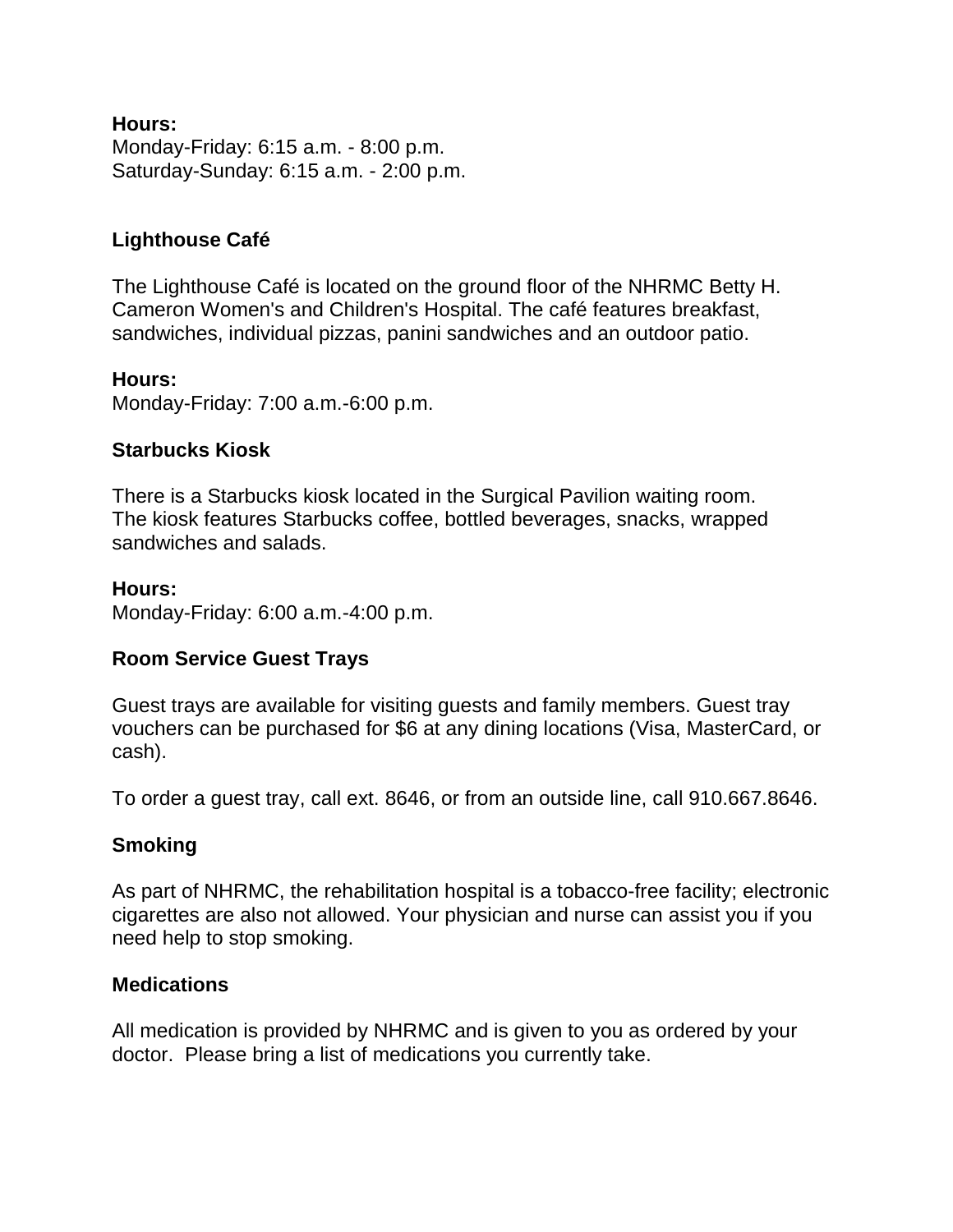If you bring your medications to rehabilitation, your nurse will give them to your caregiver to take home. The NHRMC Outpatient Pharmacy, located on the main concourse, is a convenient resource for filling prescriptions before discharge.

### **Medical Services**

In addition to the rehabilitation management provided by staff at NHRMC Rehabilitation Hospital, other medical services are available. Diagnostic imaging, radiology, laboratory services, pharmacy services, respiratory therapy, nutrition services, and other similar medical services are provided by onsite NHRMC personnel.

### **Physicians**

While you are at NHRMC Rehabilitation Hospital your medical care will be shared by two teams of physicians and physician assistants. The first team will be the rehabilitation medicine team. If you have medical issues, you may be seen by a team of hospitalists or specialized consultants.

Most rehabilitation physician rounding occurs on weekday mornings between 7:00 and 10:00 a.m. Physicians work closely with the nurses and therapy staff. They attend weekly team conferences during which your progress will be discussed and an estimated discharge date will be determined.

Rehabilitation physician services at NHRMC are provided by contract with Coastal Rehabilitation Medicine Associates, PA (CRMA), 2800 Ashton Drive (910.794.8892).

#### **Rehabilitation medicine services are provided by:**

#### **John Liguori, MD, MS, FAAPM&R**

Dr. Liguori has been the medical director of the NHRMC Rehabilitation Hospital since the facility opened in 1994. He is board certified in Physical Medicine and Rehabilitation (PM&R) and is a board examiner for the specialty. He is a member of the North American Spine Society and is board certified by the American Academy of Pain Management.

Dr. Liguori obtained his Bachelor of Science degree from Ramapo College of New Jersey, a Master of Science degree from Rutgers University, and a Doctor of Medicine Degree from Georgetown University School of Medicine. He completed his residency training at Johns Hopkins University and the Medical College of Virginia.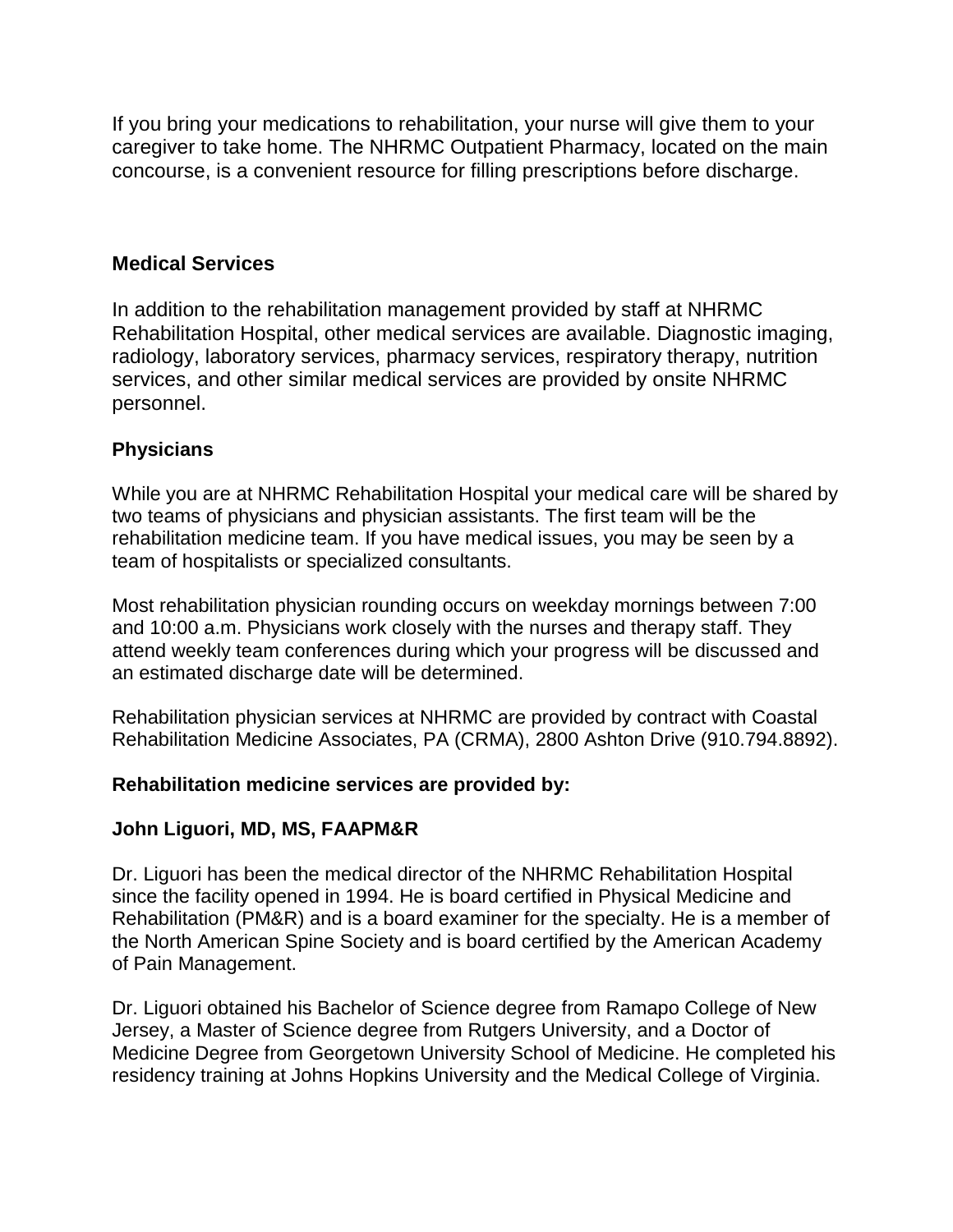### **Eileen Lazecko, PA-C MPAS**

Eileen completed her Bachelor's degree from East Carolina University in Nutrition Science and a Masters of Physician Assistant Science degree from Midwestern University.

#### **Katherine Denton, PA-C MMS**

Katie completed her Bachelor's and Masters of Arts degrees in Spanish from the University of North Carolina Wilmington and a Master's of Medical Science degree from Methodist University.

#### **Erica Christensen, PA-C MPAS**

Erica completed her Bachelor's degree from East Carolina University in Physician Assistant Studies and a Masters of Physician Assistant Studies from the University of Nebraska.

### **Coastal Rehabilitation Medicine Associates coverage is assisted by:**

Also providing coverage for Coastal Rehabilitation Medicine Associates are **Ben Wall, MD; Peter Gemelli, MD; Sean Hensler, PA-C; Laura Ivey, PA-C;** and **Alison Temple, PA-C**.

In addition to the rehabilitation medicine team, you will likely be cared for by a primary care physician, internal medicine physician or a hospitalist. These are physicians and physician assistants who will focus on your individual medical needs such as blood pressure management, blood sugars, heart and lung issues. These healthcare providers collaborate with the rehabilitation medicine team as well as the nurses and therapists. Though most will visit you in the morning, they are available throughout the day and night when necessary.

If you have any questions regarding your care, please feel free to discuss your case with any of your healthcare providers.

## **Getting Ready to Leave**

From the start of your rehabilitation process, we will help you prepare for a safe discharge. A discharge date will be set early in your rehabilitation stay, based on your diagnosis, level of function and other factors. This date allows for flexibility, providing a general idea of when you may expect to be discharged. You and your family will be kept informed of any changes in the plan of treatment. We also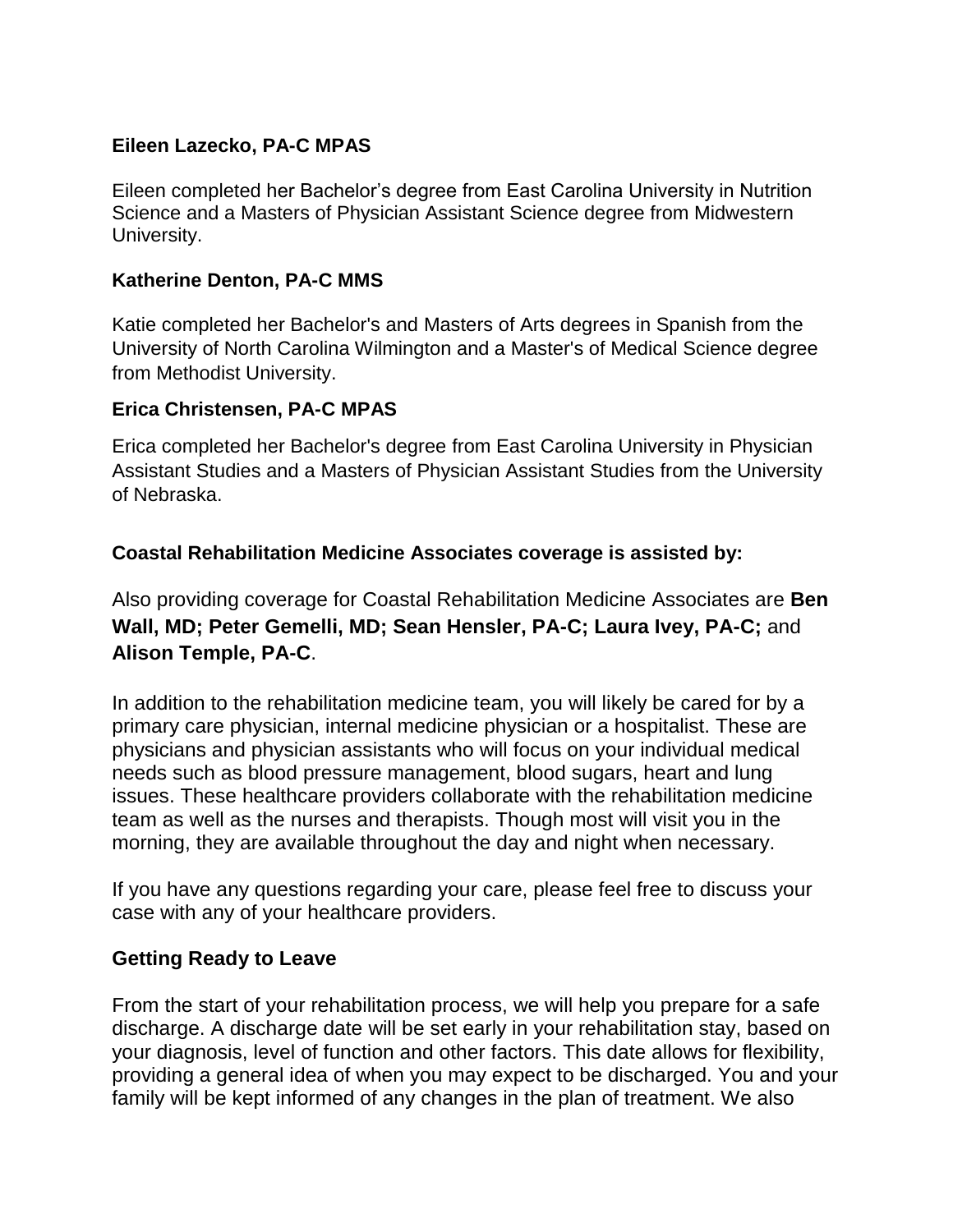need you to keep us informed if you have any changes in your discharge plan. Patients typically leave before 11am on discharge date.

When you are discharged, you may need support from many sources. Your caregivers may be asked to come in for training before you leave, so they can safely assist you. They will need to help you start making plans for a return home upon admission to the rehabilitation hospital. Your case manager and social worker will help you with any questions or concerns during your stay.

Some patients may need additional support including more therapy and special equipment after discharge. In these cases, the inpatient therapy team will assist you with making these arrangements, either through an outpatient clinic or a home health agency. Your therapists can also help determine what equipment you might need and assist you in getting those items.

## **Support Groups**

After a stroke, brain injury, spinal injury, or amputation, many people find it helpful to share their experiences in a community self-help support group. If you are interested, our staff can let you know about available groups, locations of meetings and meeting times.

For further information on resources in outlying areas, please contact one of our social workers at 910.667.5617 or 910.667.5618.

## **Discharge and Additional Services**

After discharge, you may benefit from additional therapy and/or nursing care. There are different service locations and agencies who can assist with providing the needed care. Your case manager can provide you with options and assist in arranging services.

# **Getting Started in Outpatient Therapy at NHRMC**

New Hanover Regional Medical Center offers outpatient services at two different locations including Oleander Rehabilitation at 5220 Oleander Drive and Independence Rehabilitation at 2800 Ashton Drive. Your case manager will help arrange follow up therapies upon discharge for the Rehabilitation Hospital. Staff at our outpatient locations will gather insurance information, review your benefits and discuss costs with you. Payment plans can be arranged.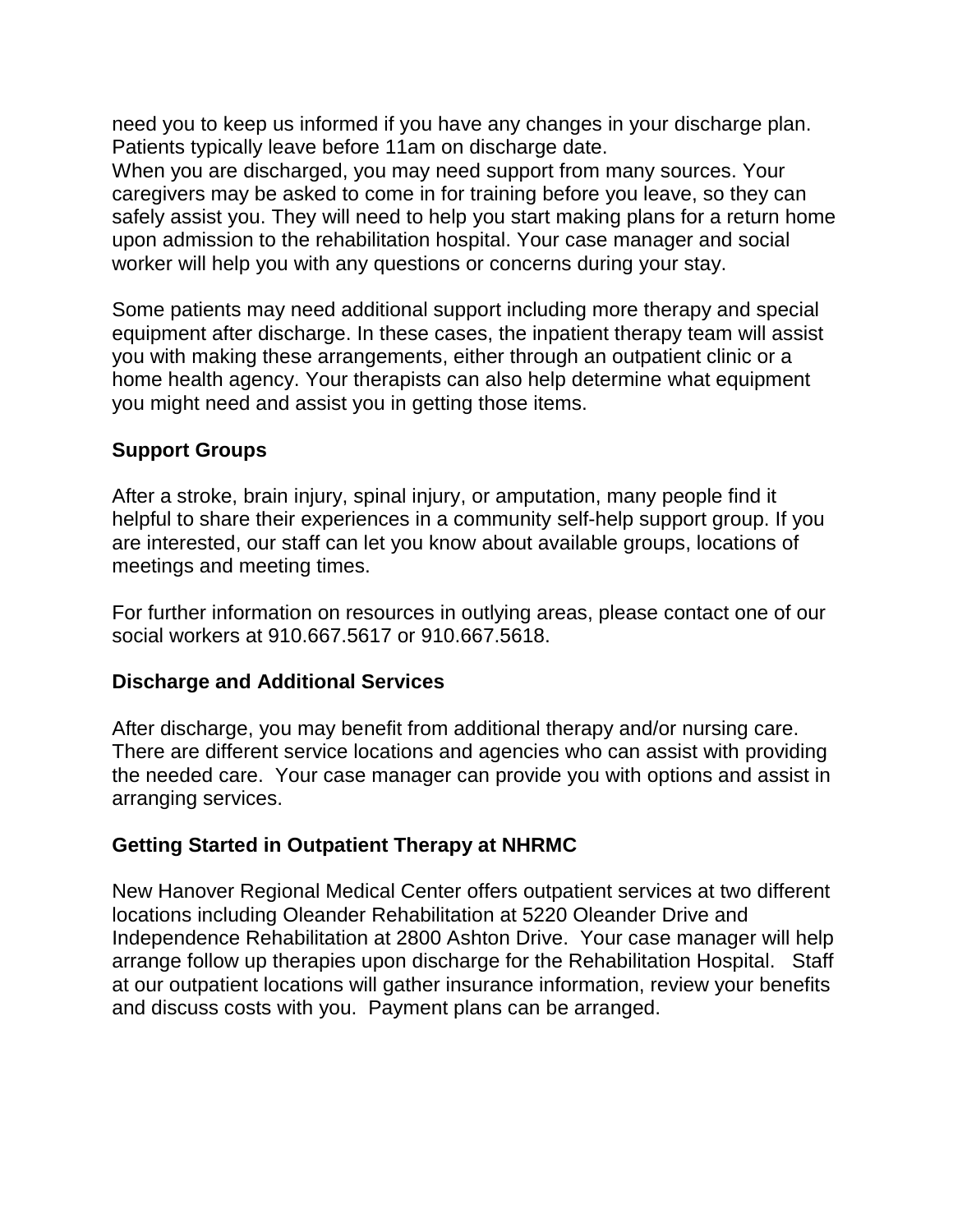## **Guidelines for outpatient rehabilitation:**

- Bring your therapy prescription, insurance card and photo identification to your first appointment
- Bring any assistive items you currently use including canes, walker, or hearing aids and eyeglasses
- Please dress in comfortable clothing and sturdy shoes

# **Services Offered at NHRMC Outpatient Therapy**

- Amputee and Prosthetic Training
- Aquatic Therapy
- Cancer Rehabilitation
- Cognitive Education
- Hand Therapy
- Industrial Rehabilitation
- Lee Silverman Voice Treatment®
- Neurological Rehabilitation
- Orthopedic Rehabilitation
- Pediatric Rehabilitation
- Post-Concussive Therapy
- Saebo®
- Sports Rehabilitation
- Swallowing Re-education
- Therapeutic Listening®
- Vestibular Rehabilitation
- Vital Stim®

## **Skilled rehabilitation care at our Outpatient Therapy sites includes:**

- A comprehensive suite of specialized rehabilitation therapies available
- 45-minute one-on-one therapy sessions customized to each patient's unique circumstances
- Therapists with advanced certifications, including a certified lymphedema therapist, a certified hand therapist, and a McKenzie Method® certified therapist
- Aquatic therapy in the region's only pool designed exclusively for physical therapy (Oleander Rehabilitation)